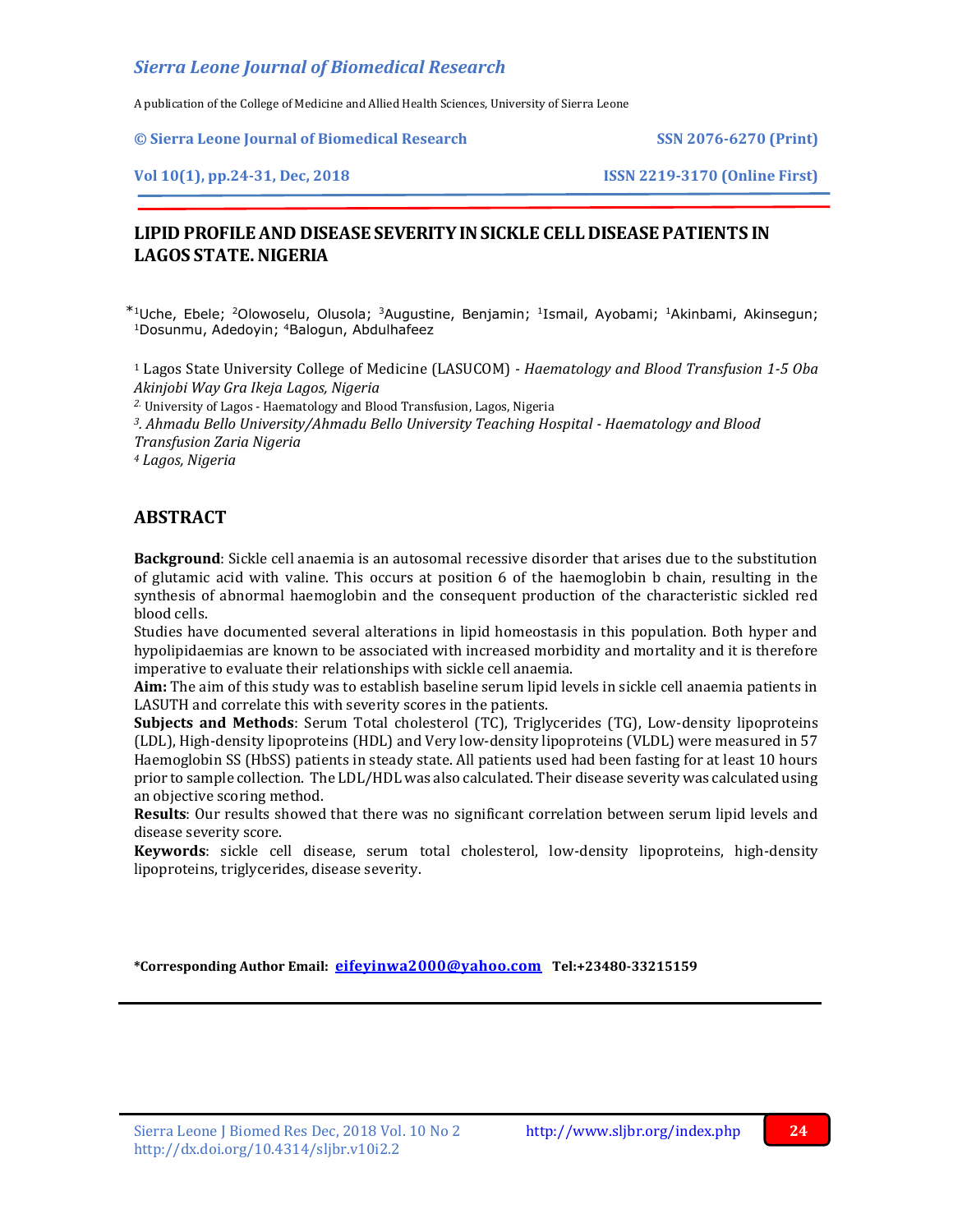A publication of the College of Medicine and Allied Health Sciences, University of Sierra Leone

### **© Sierra Leone Journal of Biomedical Research SSN 2076-6270 (Print)**

**Vol 10(1), pp.24-31, Dec, 2018 ISSN 2219-3170 (Online First)**

# **INTRODUCTION**

Several biomarkers have been identified as predictors of clinical severity and prognosis of sickle cell anaemia. Some of the more common markers include foetal haemoglobin (HbF), white cell counts, nitric oxide (NO) levels and serum lactate dehydrogenase (LDH) (1-3)

Some researchers have suggested that serum lipid levels correlate with disease severity in patients with sickle cell anaemia and thus can be used as predictors of clinical severity in this group of patients. Studies have documented several alterations in lipid homeostasis in this population. Both hyper and hypolipidaemias are known to be associated with increased morbidity and mortality and it is therefore imperative to evaluate their relationships with sickle cell anaemia.

Low levels of total cholesterol (TC), high density lipoproteins (HDL-C) and low density lipoproteins (LDL-C) as well as hypertriglyceridaemia in sickle cell disease patients in both steady state and crises have been documented (4,5). Although the effects of disordered lipid metabolism on the course of sickle cell anaemia and its complications has yet to be clearly established, Zorca et al reported that hypertriglyceridaemia is a potential risk factor for pulmonary hypertension in sickle

cell anaemia patients  $4$ . In their study, they established that a reduction in TC, LDL-C

and HDL-C were significantly associated with severity of anaemia, whereas increased TG levels were associated with haemolysis, vascular dysfunction and increased prevalence of pulmonary hypertension.

Even though these alterations in lipid metabolism have been established by

various workers, the mechanisms for these changes have remained largely unclear

It has been hypothesized that the low cholesterol seen in sickle cell anaemia may be due to an increase in the utilization of cholesterol during increased erythropoiesis and this was validated by Shalev et al. In their study, they demonstrated that the hypocholesterolaemia seen in sickle cell anaemia and other haemolytic anaemias was absent in patients with non-haemolytic anaemia. They thus concluded that hypocholesterolaemia is a specific manifestation of increased red blood cell synthesis (6). Other mechanisms may include defective liver function secondary to hyperferritinaemia, as well as defects in post absorptive plasma homeostasis of fatty acids (6, 7).

# **MATERIALS AND METHODS**

Sixty (60) HbSS patients attending the Haematology Outpatient Clinic at Lagos State University Teaching Hospital who were in steady state were recruited for this study. However due to improper completion of questionnaires, 3 patients were excluded from the study and therefore 57 patients were used. Informed written consent was obtained from the subjects or their parents/caregivers before commencement.

Ethical approval for the study was obtained from the Hospital Ethics Committee (Ethics Registration Number LREC.06/10/949) Demographic information as well as transfusion history and disease complications were recorded.

# **Inclusion criteria**

Adult HbSS patients with alkaline Haemoglobin electrophoresis showing HbSS phenotype and who 14 years are and above, with no history of crises in the past 3 months established by a careful history and complete physical examination and no history of blood transfusion in the past 3 months.

### **Exclusion criteria**

j

Sierra Leone J Biomed Res Dec, 2018 Vol. 10 No 2<http://www.sljbr.org/index.php>**25** http://dx.doi.org/10.4314/sljbr.v10i2.2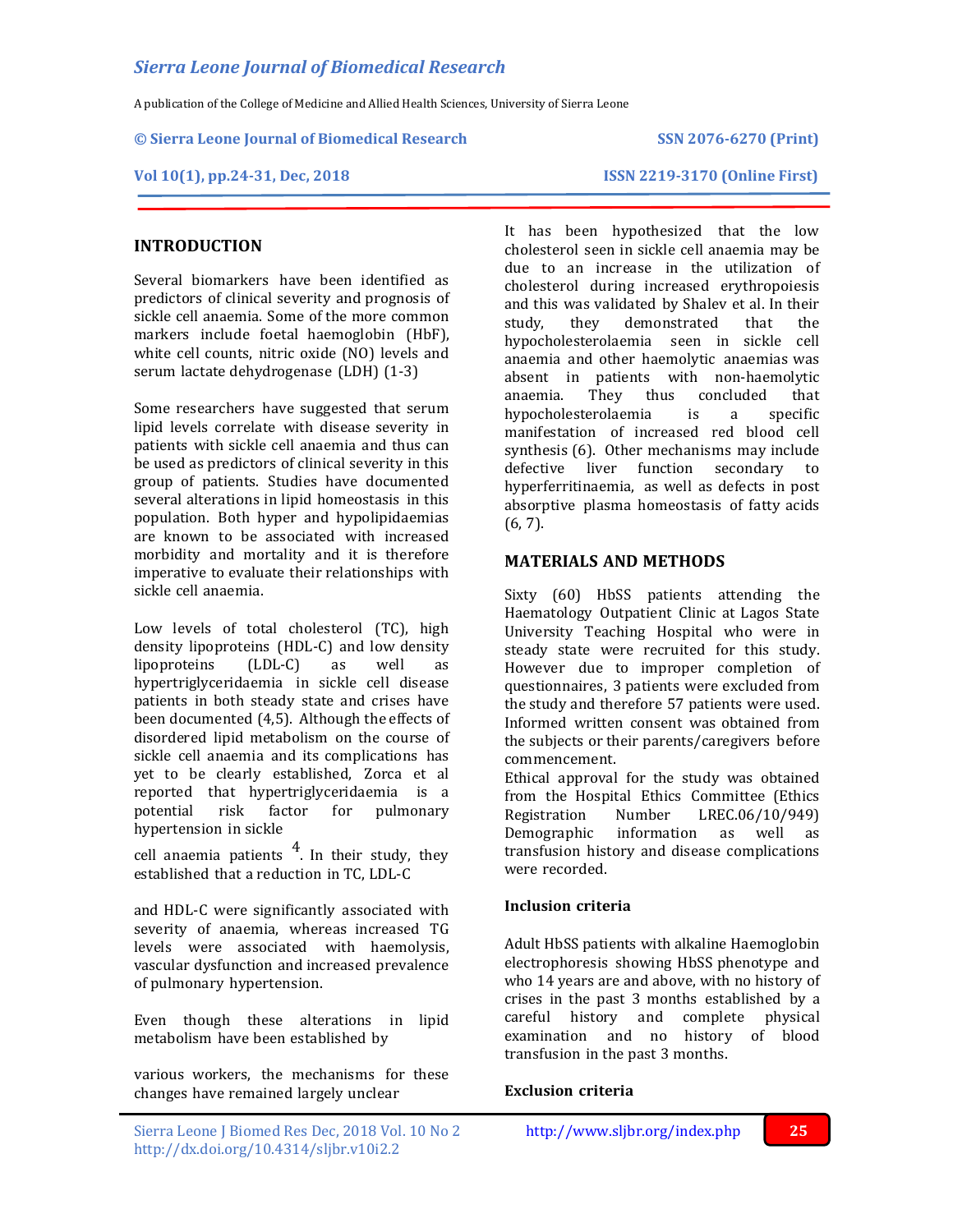A publication of the College of Medicine and Allied Health Sciences, University of Sierra Leone

### **© Sierra Leone Journal of Biomedical Research SSN 2076-6270 (Print)**

Patients with history of diabetes mellitus, hypertension, those on lipid lowering drugs and those with other identified risk factors for dyslipidaemias were excluded from the study. Non- consenting patients, patients with other haemoglobin phenotypes eg HbSC and those with a recent history of crisis were also excluded.

**Evaluation of disease severity**: Disease severity was determined using an objective score. A modification of the method described by Hedo et al (8) was used. Points were assigned for the number of blood transfusions received in the last one year, number of complications present, as well as the average crises rate/year Scores of 0-1 were considered mild disease, 2-3 moderate disease, and 4-6 severe disease.

## **Specimen Collection**

5mls of blood was collected into a plain vacutainer bottle under aseptic conditions to obtain serum for lipid profile of all participants. The samples were analysed using the COBAS C111 auto-analyser manufactured by ROCHE DIAGNOSTICS GMBH SANDHOFER STRASSE 116 MANNHEIM which utilizes the enzymatic colometric method for assays.

# **Statistical analysis**

Data obtained were analysed using Statistical Package for Social Sciences software package version 20 (SPSS Inc., IL, Chicago, USA). Pearson's and Spearman's correlation tests were used to determine the correlation between variables and P values ≤0.05 were considered as significant

# **RESULTS**

Fifty-seven (57) HbSS patients in steady state were studied. There were 30 (52.6%) females and 27 (47.4%) males. Their ages ranged

Sierra Leone J Biomed Res Dec, 2018 Vol. 10 No 2<http://www.sljbr.org/index.php>**26** http://dx.doi.org/10.4314/sljbr.v10i2.2

**Vol 10(1), pp.24-31, Dec, 2018 ISSN 2219-3170 (Online First)**

between 13 and 52 years with a mean age of 22.82  $\pm$  8.4 years. The mean Body Mass Index (BMI) was 20.85 +3.34kg/m2. (Table 1).

Table 1: Socio-demographic variables and Body Mass Index of the patients

| <b>Sex</b> | Age           | <b>BMI</b>     |
|------------|---------------|----------------|
| Female30   | $22.82 + 8.4$ | $20.85 + 3.34$ |
| $(52.6\%)$ | vears         | kg/m2          |
| Male<br>27 |               |                |
| $(47.4\%)$ |               |                |

The mean age of diagnosis of HbSS was  $4.11 +$ 4.19 years and all the patients were diagnosed using haemoglobin electrophoresis.

Most of the patients (68.4%) had been transfused with the number of units transfused ranging between 1 and 6 with a mean of 1.79 + 1.28 units.

Of the 57 patients studied, 23 (40.4%) met the criteria for mild disease, 18 (31.6%) had moderate disease and 16 (28.1%) had severe disease. (Table 2).

|  |  |  |  |  |  | <b>Table 2:</b> Disease severity among the patients |
|--|--|--|--|--|--|-----------------------------------------------------|
|--|--|--|--|--|--|-----------------------------------------------------|

|                     | Frequency<br>$({\rm N})$ | Percentage<br>(%) |
|---------------------|--------------------------|-------------------|
| Mild disease        | 23                       | 40.4              |
| Moderate<br>disease | 18                       | 31.6              |
| Severe<br>disease   | 16                       | 28                |
| Total               | 57                       | 100               |

The mean number of crises/year was  $1.68 \pm$ 0.69 (Figure 1) and the most frequent type of crises among the respondents was vasoocclusive crisis (VOC). Figure 2. Only 9 out of the 57 patients had complications within one year but more than 3 months preceding the study. Figure 3. The mean TC, TG, HDL, and LDL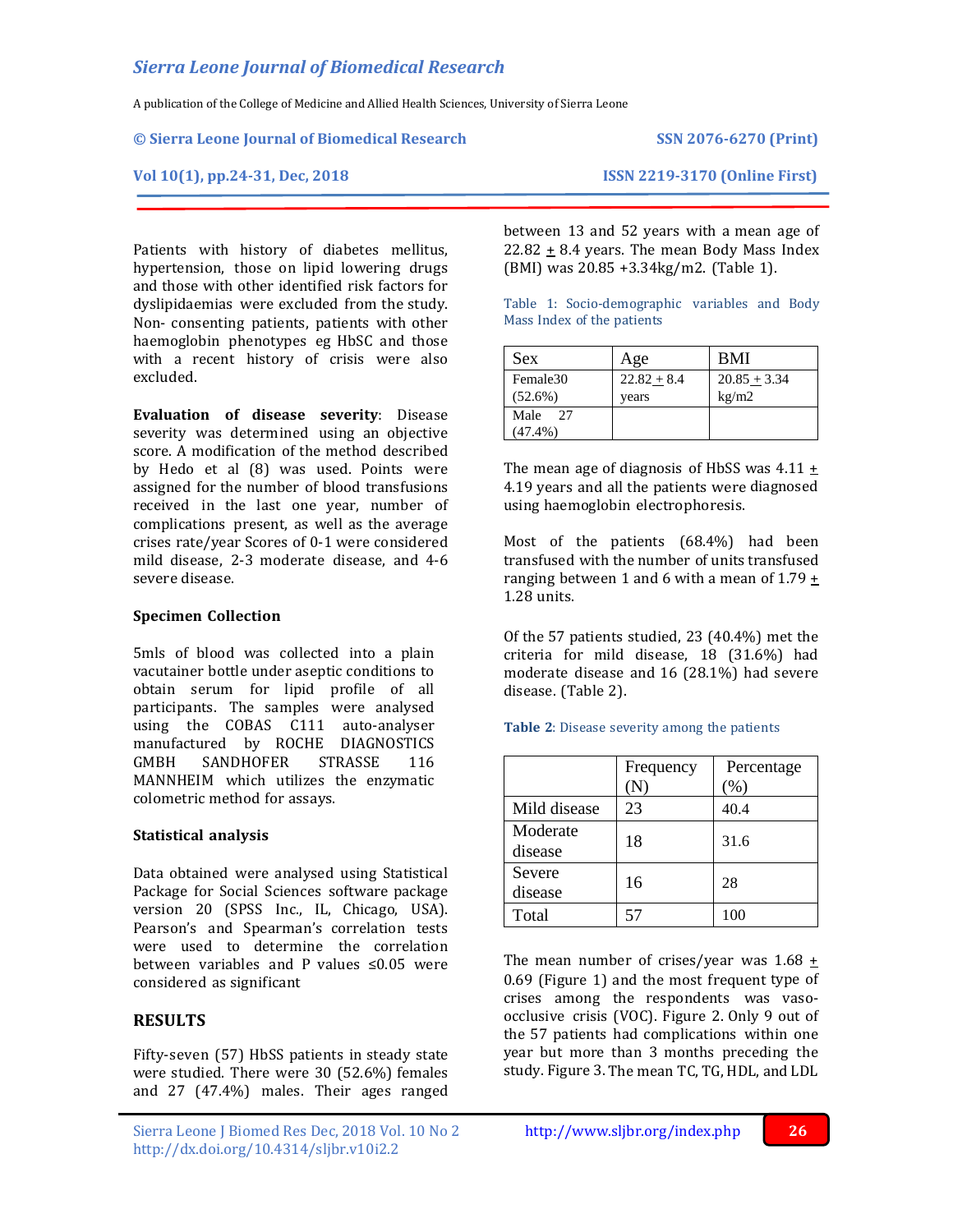A publication of the College of Medicine and Allied Health Sciences, University of Sierra Leone

### **© Sierra Leone Journal of Biomedical Research SSN 2076-6270 (Print)**

**Vol 10(1), pp.24-31, Dec, 2018 ISSN 2219-3170 (Online First)**

were  $3.25 \pm 0.61$ mmol/L,  $1.34 \pm 0.60$ mmol/L,  $0.92 \pm 0.21$ mmol/L and  $1.80 \pm 0.56$ mmol/L respectively. The mean LDL/HDL was  $2.05 +$ 0.77mmol/L. Table 3. Lipid levels showed no significant correlation with disease severity scores. (Table 4)

## **Figure 1: Number of crisis/year**







## **Figure 3: Complications in the past one year**



Complications in the past one year but more than three months preceding the study.

### Table 3: Mean Lipid levels of the patients

| Variable                                  | Mean $(mmol/L)$ |
|-------------------------------------------|-----------------|
| Total cholesterol (TC)                    | $3.25 + 0.61$   |
| Triglycerides (TG)                        | $1.34 \pm 0.60$ |
| <b>High Density Lipoproteins</b><br>(HDL) | $0.92 \pm 0.21$ |
| Low Density Lipoprotein<br>(LDL)          | $1.80 + 0.56$   |
| LDL/HDL ratio                             | $2.05 + 0.77$   |

Table 4: Correlation between lipid levels and disease severity

| Variable                 | P value |
|--------------------------|---------|
| <b>Total Cholesterol</b> | 0.439   |
| Triglycerides            | 0.292   |
| HDL                      | 0.288   |
| LDL.                     | 0.456   |
| LDL/HDL                  | 0.406   |

Significant level P≤0.05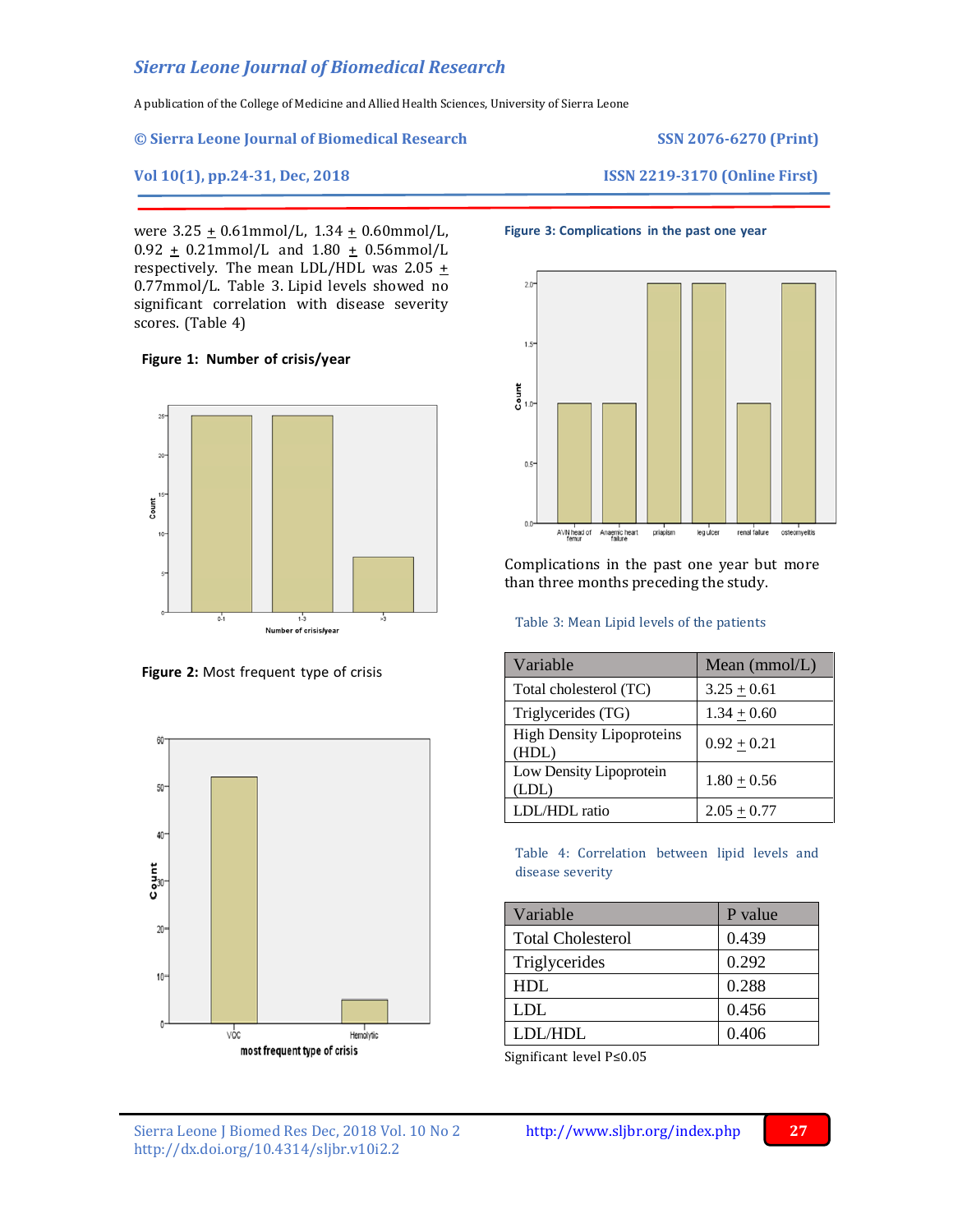A publication of the College of Medicine and Allied Health Sciences, University of Sierra Leone

### **© Sierra Leone Journal of Biomedical Research SSN 2076-6270 (Print)**

**DISCUSSION**

## **Vol 10(1), pp.24-31, Dec, 2018 ISSN 2219-3170 (Online First)**

This study was aimed at assessing the lipid profile of sickle cell disease patients in steady state, as well as to determine the relationship if any between lipid levels and disease severity scores.

The mean TC level was reduced when compared with HbAA controls used in other studies. Decreased TC and HDL-C levels in sickle cell disease have been well documented in previous studies (5, 9-13).

Studies have shown that hypocholesterolaemia is a significant predictor of death. In studying the effect of hypocholesterolaemia in a cohort of chronic hemodialysis patients, Kunitoshi and colleagues demonstrated that the 5 year survival rate was lowest in patients subgroup with serum cholesterol values of 140mg/dL (3.62mmol/L), and highest in the subgroup that had a serum cholesterol range of 200-219mg/dL (5.17-5.66mmol/L) (14).

There are several documented hypotheses explaining the hypocholesterolaemia seen in sickle cell disease. One of such hypothesis suggests that the low cholesterol level is due to utilization of cholesterol during increased erythropoiesis. In their study, Shalev et al showed that the hypocholesterolaemia seen in sickle cell disease as

well as in other haemolytic anaemias was absent in non-haemolytic anaemias (6).

Increase in the exchange rate between plasma cholesterol and red blood cell membrane cholesterol may also be a causative factor in the low cholesterol levels seen in HbSS patients. It may also be that the hypocholesterolaemia in SCD may be induced by the HbS gene (15, 16). Low HDL-C levels (hypoalphalipoproteinaemia) are undesirable due to their direct relationship with coronary risk and incidence of atherosclerosis. According to The United States National Cholesterol Education Program (NCEP) Adult

Treatment Panel III (ATP III) HDL-C levels < 40mg/dl (1.03mmol/L) constitute a coronary heart disease risk factor in both males and females. Hypoalphalipoproteinaemia is thought to accelerate the development of atherosclerosis due to impaired reverse cholesterol transport (17, 18). Our study recorded mean HDL-C value of  $0.92 +$ 0.21mmol/L which is much similar to results of other studies, and much lower than results of HbSS controls used (9, 13, 19, 20). Also only 22 (38.6%) of the patients had HDL-C levels > 1.03 mmol/L whilst the rest had values less than the minimum accepted. Not all studies have documented low HDL-C levels in SCD and possible reasons for this may include differences in age, diet, sex, weight and sample size between the studies. Available literature suggests that LDL/HDL values  $\geq 3$  are more likely to be associated with adverse cardiovascular events (21, 22). In this regard, only 7 (12.3%) of patients studied had a ratio >3. There are varying reports about triglyceride levels in SCD patients. While some researchers have reported elevated triglyceride levels in SCD with higher levels during crises when compared with steady state (5, 23, 24), others have reported normal levels (5). In our study, the mean serum Triglyceride level was within normal limits. Again, factors that may contribute to the discrepancies in results from different researchers may include differences in age of the study population, sex and weight. In addition, when compared to other dietary lipids, serum triglyceride level in an individual strongly depends on whether that individual is fasting or not. In a nonfasting individual, triglyceride levels will be strongly affected by the time interval between ingestion of dietary fats, as well as the type and quantity of fats consumed.

It has been shown that high TG levels are associated with vascular dysfunction and pulmonary hypertension (4). Various reports have shown an association between lipid levels and disease severity in patients with sickle cell

Sierra Leone J Biomed Res Dec, 2018 Vol. 10 No 2<http://www.sljbr.org/index.php>**28** http://dx.doi.org/10.4314/sljbr.v10i2.2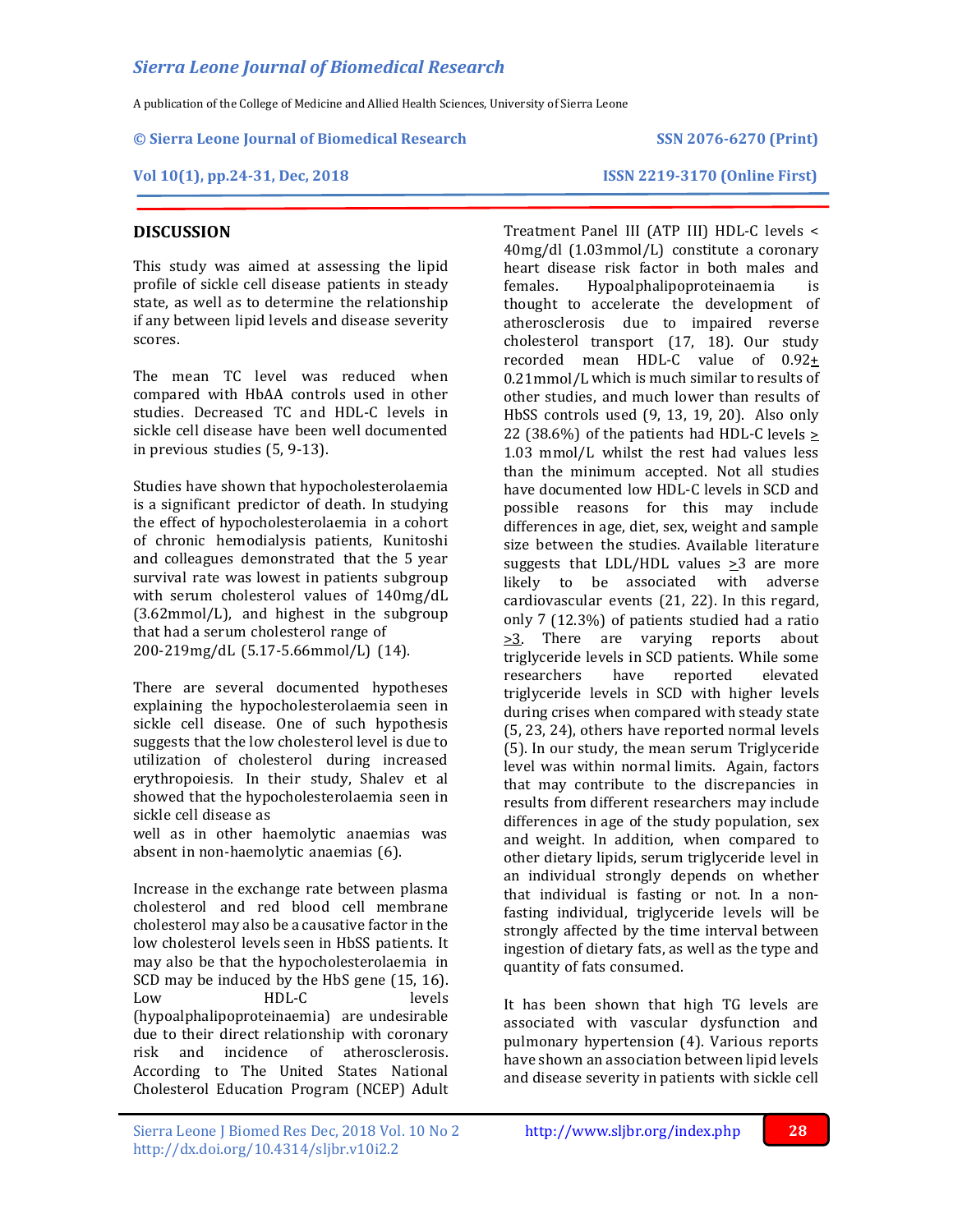A publication of the College of Medicine and Allied Health Sciences, University of Sierra Leone

### **© Sierra Leone Journal of Biomedical Research SSN 2076-6270 (Print)**

# **Vol 10(1), pp.24-31, Dec, 2018 ISSN 2219-3170 (Online First)**

anaemia (4, 25, 26). Akinlade *et al* reported that TC and LDL levels decreased progressively from controls, to sickle cell patients in steady state to sickle cell patients in vaso-occlusive crisis. Their study confirmed the widely reported defective lipid homeostasis in adults with sickle cell anaemia. They also showed that the alteration in lipid metabolism was more pronounced amongst patients in VOC compared with those in steady state (25).

In their study, Emokpae and Kuliya-Gwarzo found that SCD patients with decreased levels of HDL-C had more severe anaemia than those with normal HDL-C levels and thus concluded that the low HDL-C marker may assist in the prediction of adverse clinical events in these patients (29).

In contrast, our study failed to show significant correlation between the various lipid levels and disease severity in our cohort of patients. This may be due to the small sample size used in our study. It is not unlikely that if this study is repeated with a larger sample size, there may be a significant correlation between lipid levels and disease severity.

Even though the study failed to show significant correlation between the levels of the various lipids and disease severity, it showed the mean levels of all the serum lipids were lower compared with local laboratory reference ranges.

# **CONCLUSION**

Our study documented low TC, LDL and HDL levels in SCD patients compared with local laboratory reference values. It however failed to show a significant correlation between lipid levels and disease severity in the patients.

### **Study Limitations**

An important limitation of the study is the small sample size used. This would most likely lead to a type 2 error in which clinical significance does not reach statistical significance because of a small sample population.

## **Acknowledgement**

The authors would like to thank Mr Wale for his assistance in sample collection and processing.

# **Conflict of interest**:

The authors declare no conflict of interest

## **REFERENCES**

1. Seixas MO, Rocha LC, Carvalho MB, Menezes JF, Lyra IM, Nascimento VM, et al. Levels of high-density lipoprotein cholesterol (HDL-C) among children with steady-state sickle cell disease. *Lipids Health Dis.* 2010; 9:91.

2. Emokpae MA, Abudu A, Uadia PO, Borodo MM. Lipid profile in sickle cell disease patients with chronic kidney disease. *Sahel Med J*. 2010; 13:20-3.

3. Emokpae MA, Uadia PO. Association of oxidative stress markers with atherogenic index of plasma in adult sickle cell nephropathy. *Anemia* 2012; Article ID 767501, 5 pages.

4. Zorca S, Freeman L, Hildesheim M,

Allen D, Remaley AT, Taylor JG. 6<sup>th</sup> et al. Lipid levels in sickle cell disease associated with haemolytic severity, vascular dysfunction and pulmonary hypertension. *Br J Haematol*. 2010; 149; 436-45.

5. Shores J, Peterson J, VanderJagt D, Glew RH. Reduced cholesterol levels in African-American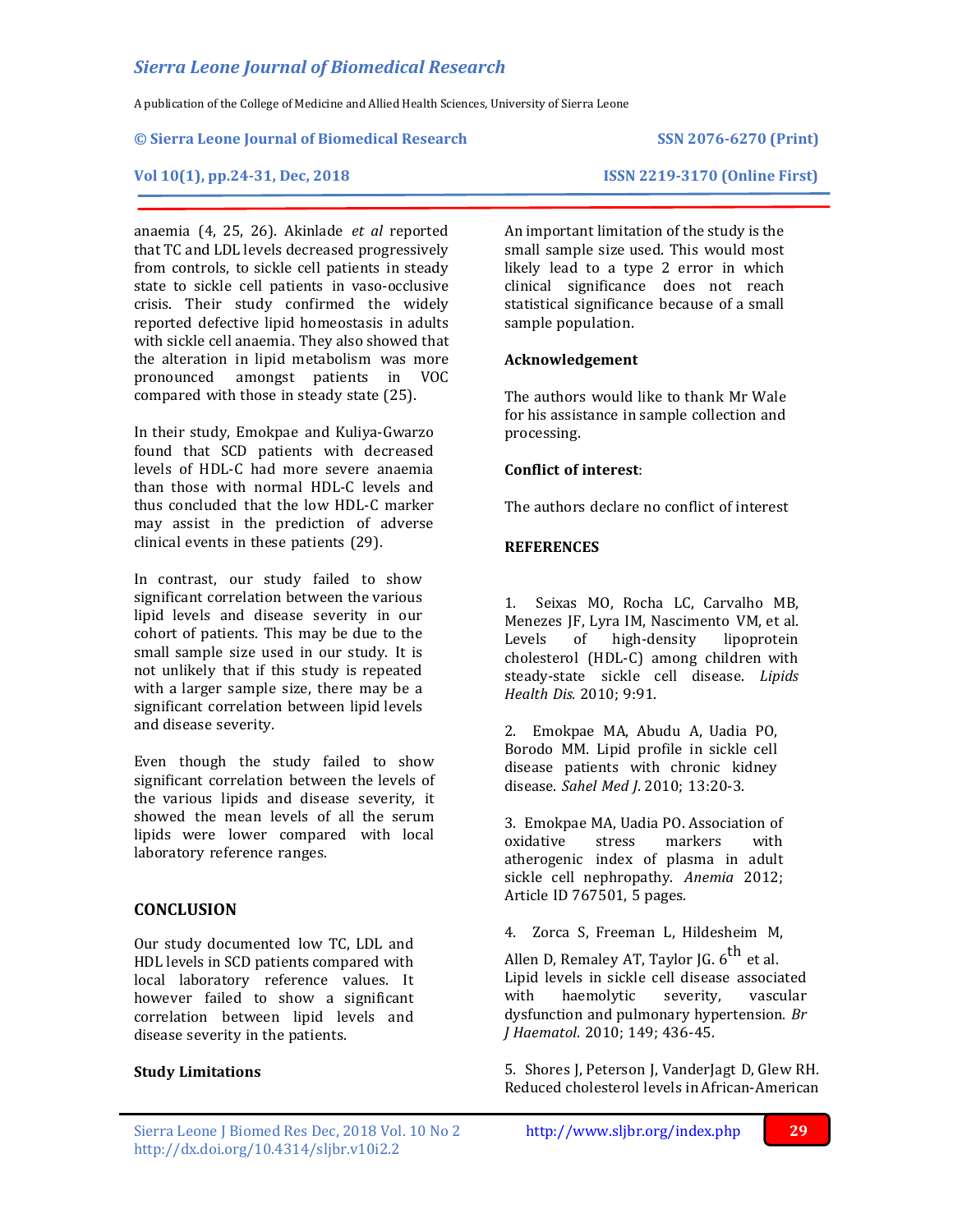A publication of the College of Medicine and Allied Health Sciences, University of Sierra Leone

**© Sierra Leone Journal of Biomedical Research SSN 2076-6270 (Print)**

## **Vol 10(1), pp.24-31, Dec, 2018 ISSN 2219-3170 (Online First)**

adults with sickle cell disease. *J Natl Med Assoc*. 2003; 95: 813-7.

6. Shalev H, Kapelushnik J, Moser A, Knobler H, Tamary H. Hypocholesterolemia in Chronic Anemias with Increased Erythropoietic Activity. *Am J Heme*. 2007; 82:199-202.

7. Buchowksi MS, Swift LL, Akohoue SA, Shanker SM, Flakoll PJ. Defects in post absorptive plasma homeostasis of fatty acids in sickle cell disease. JPEN *J Parenter Enter Nutr*. 2007; 31: 263-88. Hedo CC, Aken'ova YA, Okpala IE, Durojaiye AO, Salimonu LS. Acute phase reactants and severity of homozygous sickle cell disease. *J Intern Med*. 1993; 233:467–70.

9. J. Sasaki, M. R. Waterman, G. R. Buchanan, and G. L. Cottam. Plasma and erythrocyte lipids in sickle cell anaemia*. Clinical & Laboratory Haematology*. 1983. vol. 5, no. 1, pp. 35–44.

10. M. P. Westerman, "Hypocholesterolaemia and anaemia," *British Journal of Haematology,* vol. 31, no. 1, pp. 87–94, 1975.

11. M. O. Seixas, L. Rocha, M. Carvalho, Menezes J, Lyra I et al. Lipoprotein Cholesterol and Triglyceride in children with Steady-State sickle cell disease. *Blood*. 2009; 114(22): 1547–1547.

12. Ephraim Richard, Patrick Adu, Edem Ake, Hope Agbodzakey, Prince Adoba, Obed Cudjoe et al. Normal Non-HDL Cholesterol, Low Total Cholesterol, and HDL Cholesterol Levels in Sickle Cell Disease Patients in the Steady State: A Case-Control Study of Tema Metropolis Journal of Lipids Volume 2016, Article ID 7650530, 5 pages.

13. Nnodim JK, Opara AU, Nwanjo HU and Ibeaja OA. Plasma Lipid Profile in Sickle cell disease patients in Owerri Nigeria. *Pakistan Journal of Nutrition*. 2012; 11(1): 65-64

14.Kunitoshi I, Masanobu Y, Masahiko T, and Shuichi T. Hypocholesterolemia is a significant predictor of death in a cohort of chronic hemodialysis patients. *Kidney International*. 2002; 61: 1887-1893.

15.Oforofuo IAO, Adedeji MO. Effect of sickle cell gene expression on plasma cholesterol in a Nigerian population. *Clinical Biochemistry*. 1994; Vol 27: 505-

508. 16. Zailaie MZ, Marzouki ZM, Khoja SM. Plasma and red blood cells membrane lipid concentration of sickle cell disease patients. *Saudi Med J*. 2003; 24(4): 376-379.

17. Yamakawa-Kobayashi K, Yanagi H, Fukayama H, Hirano C, Shimakura Y, Yamamoto N et al. Frequent occurrence of Hypoalphalipoproteinaemia due to mutant apolipoprotein A-1 gene in the population: A population based survey*. Hum Genet*. 1999; 8(2): 331-336.

18.Gebauer SK, Destaillats F, Dionisi F, Krauss RM, Baer DJ. Vaccenic acid and Trans fatty acid isomers from partially hydrogenated oil both adversely affect LDL cholesterol: a double blind randomized controlled trial. *Am J Clin Nutr*. 2015

19.Jadhav AJ, Vaidya SM, Bhagwat VR, Dange C. Evaluation of lipid profile status in sickle cell disease patients of North Maharashtra. *Biomedicine*. 36(2): 050-054.

20. Stone WL, Payne PH, Adebonojo FO. Plasma-vitamin E and low plasma lipoprotein levels in sickle cell anemia patients. *J Assoc Acad Minor Phys*. 1990; 1(2): 12-16

21. Panagiotakos DB, Pitsavos C, Skoumas J, Chrysohoou C, Toutouza M, Stefandadis CI, Toutouzas PK. Importance of LDL/HDL cholesterol ratio as a predictor for coronary events in patients with heterozygous familial hypercholesterolaemia: A 15-year follow-up (1982-2002). *Curr Med Res Opin.*2003; 19(2): 89-94